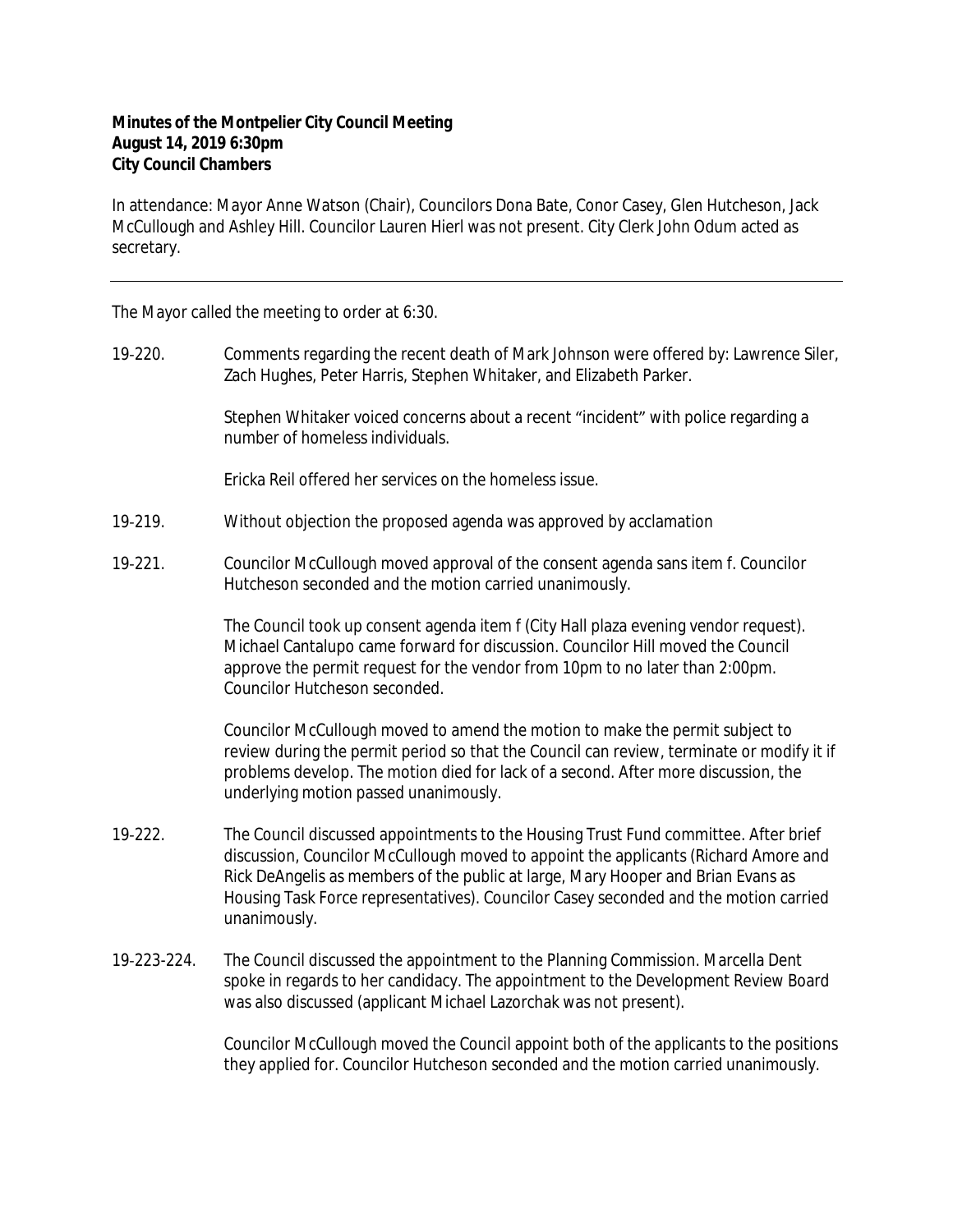- 19‐225. The Council received an Energy Advisory Committee update (including Energy Efficiency Ordinance) from Kate Stephenson. Comments were taken from Vicki Lane, Ben Huffman, Stephen Whitaker, and Jeff Rubin. No formal action taken.
- 19‐226. The Council discussed a proposed Vermont College of Fine Arts parcel zoning project. Councilor Hutcheson recused himself from discussion due to a potential conflict of interest. Kate Stephenson and Casey Ellison presented the proposal. Comments were offered by Page Guertin, Joe Castellano, Jeff Rubin, Stephen Whitaker, Vicki Lane, and Lawrence Siler. After discussion Councilor Bate moved to include this request to draw the zoning line for the density in the drafts that we will be receiving from the planning commission for consideration in the future. Councilor Casey seconded and the motion passed 4-1 (Mayor Watson voting aye, Councilor Hill voting nay).

The Mayor called a recess at 8:05 recess. The meeting reconvened at 8:12

- 19‐227. Planning Director Mike Miller offered a brief zoning update. After discussion, Councilor Bate moved to accept the changes to the draft so staff can warn public hearings for September 11 and September 25. Councilor McCullough seconded and the motion passed unanimously.
- 19‐228. The City Manager introduced a discussion of the proposed Homelessness Task Force. Comments were offered from Stephen Whitaker, Ericka Rell (VCIL), Zack Hughes, Casey Walsh, and Vicki Lane. After discussion, Councilor McCullough moved the city create a task force of up to eight people, and that the City Manager be directed to send out requests for applications from all the groups listed in his memo and to all the people who have either been listed in Steve Whitaker's memo or have otherwise already approached the city with their interest, or have expressed so in this meeting, including people who are here present, and that we get applications so the appointments will be made at the next meeting. Councilor Hutcheson seconded and the motion carried unanimously. Brief further discussion followed.
- 19-229. The Council opened a discussion of possibly synergy between Central Vermont Fiber and the Central Vermont Public Safety Authority. Stephen Whitaker opened discussion. CVPSA Chair Kim Cheney participated. After discussion, Councilor Casey moved that the City Council supports a cooperative effort between CV Fiber and CVPSA to look at a regional wide communications network that uses the fiber structure in its most efficient needs, urges the two groups to work together to accomplish that goal. Councilor Hutcheson seconded. After brief further discussion the motion carried unanimously.
- 19‐230. At 9:20, the Mayor opened the second public hearing on amendments to the Code of Ordinances, chapter 7, Health & Sanitation. No public comments were offered. After discussion, the public hearing was closed a 9:28. Councilor Hill moved to set another public hearing for the next meeting. Councilor McCullough seconded and the motion carried unanimously.
- 19-231. Police captain Neil Martel gave an update on the recent protests in the city. Discussion followed. No formal action taken.